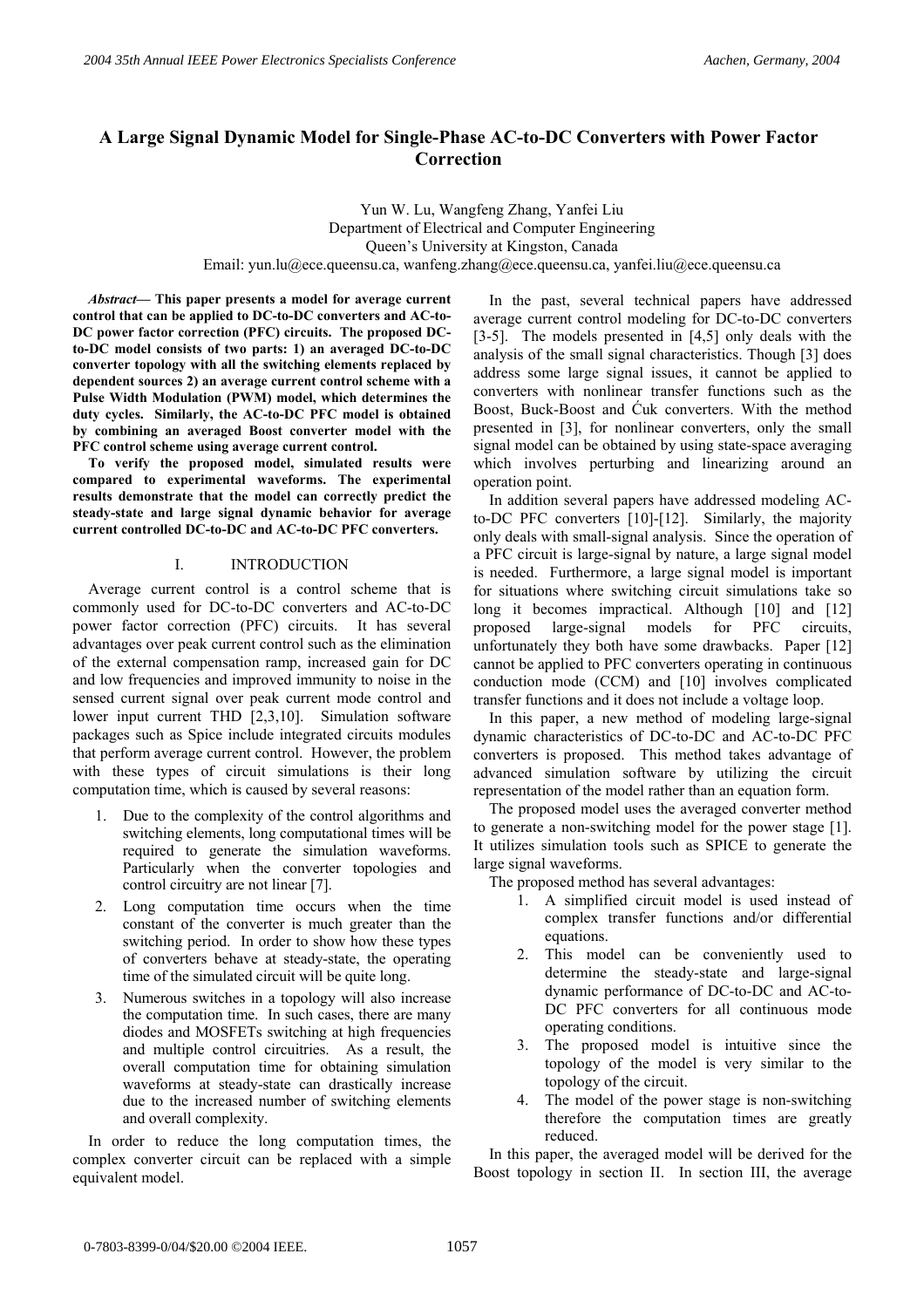current control transfer function for duty cycle is formulated. Section IV will deal with the DC-to-DC converter model, which consisted of the averaged model of the Boost converter combined with the average current control scheme. Section V discusses the AC-to-DC PFC model. In section VI, the validity of the model is verified through experimental analysis of an averaged current controlled Boost converter and an AC-to-DC Boost PFC converter with average current control. The experimental waveforms were compared to the model simulations for large signal dynamic response. Section VII is the conclusion.

#### II. THE AVERAGED MODEL

As mentioned in section I, replacing the circuit with a simpler converter model can reduce the computation time. Simplification of the model is gained by replacing the MOSFET and diode with non-switching dependent sources to produce an averaged non-switching converter model [1]. The MOSFET is modeled by a controlled current source, whose value is  $i<sub>0</sub>$ , the averaged value of the current through the MOSFET during each switching period. The diode is modeled by a controlled voltage source, whose value is  $v_G$ , the average voltage across the diode for each switching period. Fig. 1(b) illustrates the Boost converter with an added current sensing resistor. As long as the sensing resistor is small, its effect on Boost converter behavior is negligible. Fig. 1(a) shows the waveforms of the current through the MOSFET  $i<sub>O</sub>(t)$  and the diode voltage  $v<sub>D</sub>(t)$  for one switching period. Low ripple assumption and ideal switches were assumed. The averaged Boost converter model can be derived from these waveforms [1]. The averaged model for a Boost converter with a sensing resistor is given in Fig. 1(c).



Fig. 1. (a) Switching and averaged waveforms of the Boost converter: the dashed line represents the averaged value of the waveform (b) Boost converter with R<sub>sense</sub> (c) Averaged model for a Boost converter with R<sub>sense</sub>,

Fig. 1(b) shows that the averaged values of the current through the MOSFET and the voltage across the diode are related to the duty cycle. The duty cycle can be determined by (1), where  $t_{on}$  is the time the MOSFET is switched on and *Ts* is the switching period.

$$
Duty = \frac{t_{on}}{T_s} = d \tag{1}
$$

The controlled current source, which replaces the MOSFET in the averaged model, has a current value that is expressed in (2). The voltage value across the controlled voltage source that replaces the diode in the averaged model is expressed in  $(3)$ . The current  $i<sub>L</sub>$  is the current through the inductor when the MOSFET is on and  $v_{out}$  is the output voltage of the Boost converter. The values of the resistor, capacitor, inductor, and supply voltage remains unchanged in the model as compared to those of the Boost circuit because they are present for both on and off states of the MOSFET [1].

$$
i_Q = \frac{t_{on}}{T_s} I_L = dI_L \tag{2}
$$

$$
v_D = \frac{t_{on}}{T_s} V_{out} = dV_{out} \tag{3}
$$

For the averaged Boost converter model, it is shown that all the model waveforms can be determined by three variables: 1) the inductor current  $I_L$  when the MOSFET is on, 2) the output voltage of the converter  $V_{out}$  and 3) the duty cycle value *d* [1]. The averaged models for other types of converters such as Buck, Buck-Boost and the Ćuk converters can be derived using the same method [1].

## III. MODEL OF AVERAGE CURRENT CONTROLLER

Average current control method is often used for applications where tight regulation of the current is needed, such as in PFC [8]. In average current control, the control variable is the reference current *viref* and it is compared to the sensed current signal. The sensed current signal is expressed in (4).

$$
v_{\text{sense}} = R_{\text{sense}} \times i_L \tag{4}
$$

With the sensed current and the reference current value, it is possible to determine the duty cycle value for average current control. This duty cycle value can then be fed into an averaged model of the DC-to-DC converter to obtain the desired waveforms. Fig. 2 illustrates the average current control scheme with a pulse width modulator.



Fig. 2. Average current control scheme with a pulse width modulator

Since the feedback compensation for the op-amp is a lowpass network, the switching ripple in the inductor current *iL* and *vsense* can be neglected [10]. The sensed current signal  $v_{\text{sense}}$  is fed into  $R_2$ , which is connected to the inverting terminal of the op-amp. The non-inverting terminal of the op-amp is connected to the *viref*. The difference between *vsense* and *viref* will be amplified by the compensation network to produce the signal  $v_{con}$ .  $v_{con}$  is then fed into the inverting input of the comparator to generate the duty cycle *d*. The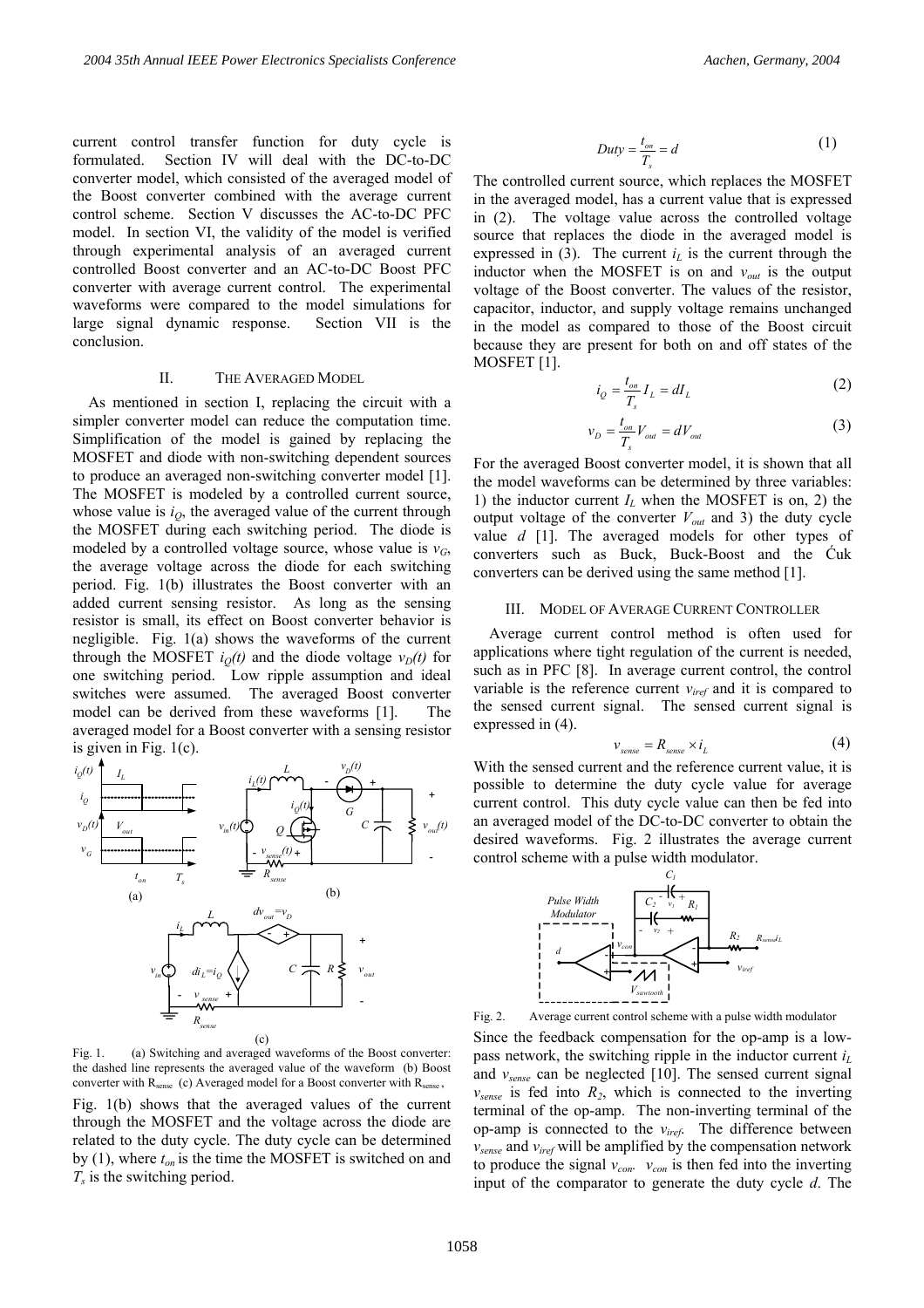non-inverting input of the comparator is a sawtooth signal with magnitude *Vsawtooth* and frequency *fsawtooth* . The output of the comparator *d* is the pulse width modulated (PWM) signal, which controls the duty cycle of the converter. The PWM circuit can be modeled as a constant multiplier  $1/V_{sawtooth}$  and a voltage limiter which limits the duty cycle between *dmin* and *dmax*. Fig. 3 shows the PWM circuit model with average current control scheme.



Fig. 3 Average current control scheme with the PWM model

From Fig. 3, the transfer function of duty cycle for average current control scheme can be derived as:

$$
d(s) = \frac{1}{V_{\text{sawtooth}}} \left( I_{\text{ref}}(s) + H(s) (I_{\text{ref}}(s) - R_{\text{sense}} I_L(s)) \right) \tag{5}
$$

where  $H(s)$  is the transfer function from the inverting terminal to  $v_d$ 

$$
H(s) = \frac{K_c(1 + s/\omega_2)}{s(1 + s/\omega_1)}
$$

and  $K_c$ ,  $\omega_l$  and  $\omega_2$  are defined by

$$
K_c = \frac{1}{R_2(C_1 + C_2)}, \quad \omega_1 = \frac{C_1 + C_2}{R_1 C_1 C_2}, \quad \omega_2 = \frac{1}{R_1 C_2}
$$

This transfer function for duty is identical to what is derived in [3], [8]. The pole of *H(S)* at the origin is used to increase DC gain of the current loop, the zero extends the crossover frequency and the high frequency pole is used to increase noise immunity [3], [4].

## IV. THE BOOST CONVERTER WITH AVERAGE CURRENT CONTROL

Several method of modeling DC-to-DC converters with average current mode control is proposed in [3-5]. However, the problem with those proposed models for small and large signal analysis is their complexity. The derived small signal transfer functions are at least  $4<sup>th</sup>$  order, depending on the DC-to-DC converter. In addition, for large signal analysis, the derived differential equations can be quite complex.

Fig. 4(b) shows the complete model for a DC-to-DC Boost converter with average current control. It consists of two parts: the averaged model of the Boost converter and the average current control compensator with the PWM circuit model. For the average current mode control scheme illustrated in Fig. 2 and describe by (5), the relationship between the input ( $v_{iref}$ ,  $v_{sense}$ ) and the output ( $v_{con}$ ) is linear. As a result, using the proposed method, the current loop can easily be modeled since the average current control compensator remains unchanged in the circuit (Fig. 4a) as compared to that of the model (Fig. 4b).

When the model is in steady-state, the average magnitude of *vsense* will be equal to the magnitude of the current reference  $v_{iref}$ . Therefore from  $(4)$ , the relationship between the inductor current and the current reference can be expressed by

$$
I_L = \frac{V_{\text{iref}}}{R_{\text{sense}}} \tag{6}
$$

It can be observed from (6) that by using average current control, the magnitude and the shape of *iref* will determine the magnitude and shape of the input current  $i_l$ . The output voltage of the Boost converter can be expressed in terms of the reference current and the input voltage. By equating the input power to the output power of the Boost converter, the following equation can be derived.

$$
V_{in}I_L = \frac{V_{out}^2}{R} + I_L^2 R_{sense}
$$
 (7)

The relationship between the output voltage, input voltage and the current reference signal can be derived by substituting (6) into (7).



Fig. 3. (a) DC-to-DC Boost converter with average current control and PWM circuit (b) The proposed model: averaged DC-to-DC Boost converter model with average current control and PWM circuit model

$$
\sqrt{\frac{RV_{iref}}{R_{sense}}\left[V_{in} - V_{iref}\right]} = V_{out}
$$
\n(8)

It can be observed from (8) that the output voltage is dependent on the load resister, the sensing resister, input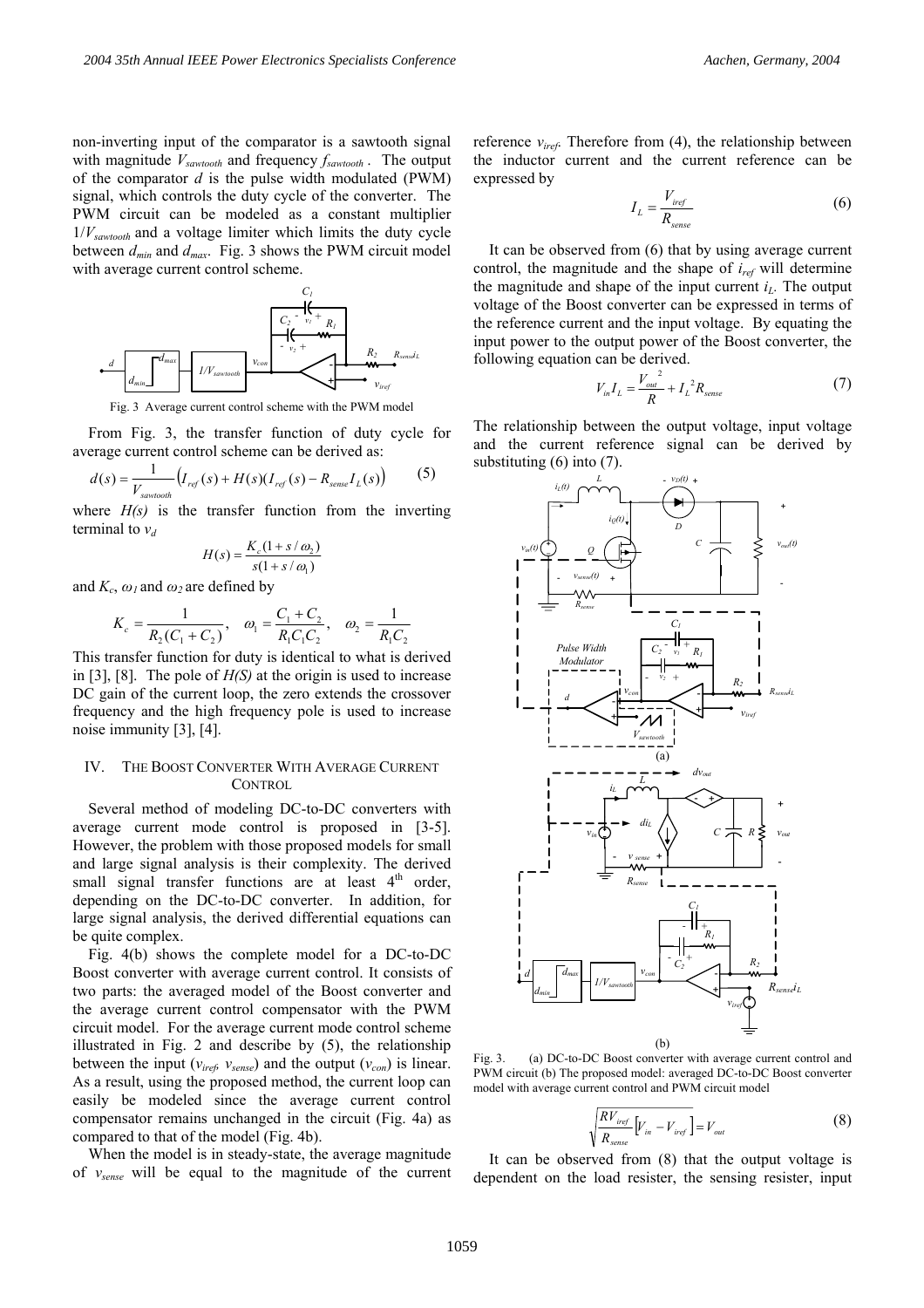voltage and the current reference signal. Equation 8 shows that the steady-state relationship between the input voltage and the output voltage and the relationship between the reference current and the output voltage is nonlinear. The nonlinearity is due to the square root term that defines the output voltage.

## V. AC-TO-DC PFC MODEL DESCRIPTION

Power factor correction (PFC) has become an important area of research in power electronics due to the increasing concerns of harmonic pollution in power systems caused by switching converters. An assortment of converters can be used for single-phase AC-to-DC PFC applications such as Buck, Boost and Flyback. One of the most commonly used is the Boost converter since its input current is continuous and can be actively shaped to the desired waveform [2]. Fig. 5 illustrates a single-phase Boost PFC converter with average current control.

The proposed model for the single-phase Boost PFC converter is illustrated in Fig. 6. It can be seen that it is very similar to the PFC circuit shown in Fig. 5. The major difference is that the averaged model of the Boost converter replaces the Boost converter for the power stage. In addition, the pulse width modulator (PWM) is modeled by a gain block and a limiter, which limits the maximum and minimum duty cycle.

In the AC-to-DC PFC model show in Fig. 6, the Boost converter and average current control model is identical to the DC-to-DC converter model illustrated in Fig. 4b. However, unlike the DC-to-DC converter model the Boost converter model show in Fig. 6 accepts an AC input voltage and includes a diode bridge.

The current loop utilizes average current control to control the magnitude and the shape of  $i_L$ . It forces  $i_L$  to follow the magnitude and shape of  $v_{ref}$ . Fig. 5 shows that the shape of *viref* is determined by the rectified input voltage signal *Vrec* and can be expressed by (9)*.* 



Fig. 5. Single-phase Boost PFC converter with average current control.



$$
v_{\text{iref}} = \frac{kV_{\text{rec}}}{v_{\text{ff}}^2} \tag{9}
$$

 $V_f$  is the feed-forward voltage and *k* is the output of the error amplifier of the voltage loop. The multiplier multiplies the rectified input voltage with the signal produced by the output of the voltage error amplifier divided by  $V_f^2$ . The resulting current control signal  $v_{iref}$  has the shape of the input voltage and an average value that controls the output voltage. Readers should take note that the model in Fig. 6 can be modified for converters such as the Buck converter by replacing the averaged model of the Boost with the averaged model of the corresponding converter. The proposed model can be used to predict the steady-state and large-signal dynamic characteristics of the PFC converter.

### VI. MODEL VERIFICATION

The simulation and measured large signal waveforms for output voltage and input current were compared between the models and the corresponding prototype. A phase plane plot is useful in analyzing the large signal characteristics of the DC-to-DC converter model [1]. The parameters of the DC-to-DC converter model are that listed in tables 1 and 2 except that the reference current signal is stepped between 0.5A and 1A. From Fig 7, it can be seen that the input current responds quickly when the control signal *viref* is stepped from 0.5A to 1A and the output voltage changes quite slowly. Similar response of the input current and output voltage occurs when the control signal *viref* is stepped down from 1A to 0.5A. The faster response of the input current due to the change in reference signal  $v_{iret}$  is reasonable since the input current  $i_l$  is directly controlled by the average current control scheme.

A comparison of the dynamic responses of the simulation using the proposed DC-to-DC converter model and prototype measurements was conducted. Fig. 8 illustrates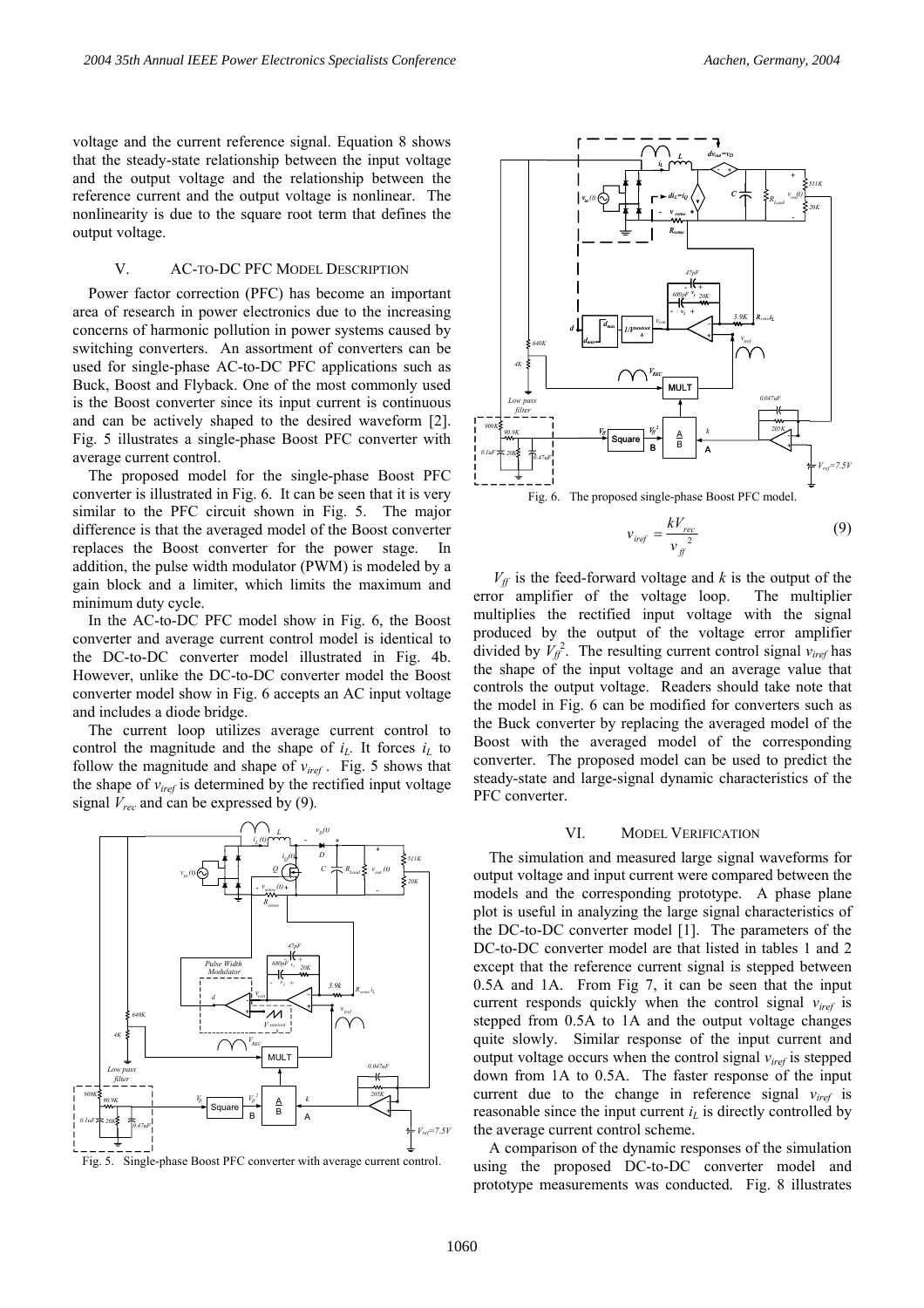the transient response when a step change of 0.5A to 1A in the current reference is applied. It is shown in Fig. 8 that the transient waveform obtained from the simulation and experimental results matches quite well with each other. The experimental results presented in Fig. 7 and Fig. 8 is averaged to remove the switching ripple. When *viref* is stepped from 0.5A to 1A, the output voltage increases from 22V to 30V and the input current changes from 0.5A to 1A. This shows that the proposed model can successfully predict the response of the Boost converter with average current control, even with a large change in the control signal *viref .*



Fig. 7. Phase plane plot when the control signal *viref* is stepped between 0.5A and 1A – solid line: model simulation, dashed line: experimental results



(b) Fig. 8. Simulation and experimental results when a step change in the reference current signal is applied: (a) Transient input current response when the reference current is stepped from 0.5A to 1A. (b) Transient

 $\mathbf x$ 

Experimental Result (Avg) Model Result

output voltage response when the reference current is stepped from 0.5A to 1A.

To validate the AC-to-DC PFC model, a Boost PFC circuit using the UC3854 control chip with average current control was constructed. The simulation results from the proposed model were compared to the experimental results (Fig. 9 - Fig. 12). The power train parameters the PFC circuit and model are listed in table 3 and table 4.

|                                                                                                                                                                                                                   |                   |                                                             | Parameters of the DC-to-DC Boost Converter | Table 1 |                                                                                                    |        |                        |                             |                                         |  |                                      |  |
|-------------------------------------------------------------------------------------------------------------------------------------------------------------------------------------------------------------------|-------------------|-------------------------------------------------------------|--------------------------------------------|---------|----------------------------------------------------------------------------------------------------|--------|------------------------|-----------------------------|-----------------------------------------|--|--------------------------------------|--|
| Input<br>Voltage<br>$[V_{in}]$                                                                                                                                                                                    | Output<br>Voltage |                                                             | Inductor                                   |         | Output<br>Capacitor                                                                                |        | Switching<br>Frequency |                             | Load<br>Resistor<br>$[R_{load}]$        |  | Sensing<br>Resistor<br>$[R_{sense}]$ |  |
| 15V                                                                                                                                                                                                               | 30V               | 0.6mH                                                       |                                            |         | $40\mu F$                                                                                          |        | 100kHz                 |                             | $62\Omega$                              |  | $0.27\Omega$                         |  |
| Table 2<br>Parameters of the Average Current Control Scheme for the DC-to-DC<br><b>Boost Converter</b>                                                                                                            |                   |                                                             |                                            |         |                                                                                                    |        |                        |                             |                                         |  |                                      |  |
| $C_I$<br>V <sub>iref</sub>                                                                                                                                                                                        |                   |                                                             | C <sub>2</sub>                             |         | $R_I$                                                                                              |        | $R_{2}$                |                             | $V_{\textit{sawtooth}}$                 |  |                                      |  |
| 82pF<br>1Α                                                                                                                                                                                                        |                   | 150nF                                                       |                                            |         | $10k\Omega$                                                                                        |        | $2.5k\Omega$           |                             | 3V                                      |  |                                      |  |
| <b>Input Voltage</b><br>$[V_{in}]$<br>120Vrms                                                                                                                                                                     |                   |                                                             | <b>Input Voltage</b><br>Frequency<br>50Hz  |         | Table 3<br>Parameters of the PFC Circuit and PFC Model<br><b>Output Voltage</b><br>215V<br>Table 4 |        |                        | <b>Output Power</b><br>250W |                                         |  |                                      |  |
|                                                                                                                                                                                                                   |                   |                                                             |                                            |         |                                                                                                    |        |                        |                             |                                         |  |                                      |  |
| Inductor                                                                                                                                                                                                          |                   | Component Values of the PFC Circuit and PFC Model<br>Output |                                            |         | <b>Load Resistor</b>                                                                               |        |                        | Sensing                     |                                         |  |                                      |  |
|                                                                                                                                                                                                                   |                   | Capacitor                                                   |                                            |         |                                                                                                    |        | $[R_{load}]$           |                             | Resistor <sub>[R<sub>sense</sub>]</sub> |  |                                      |  |
| 0.6mH                                                                                                                                                                                                             |                   |                                                             | 1120uF                                     |         | $400 \Omega$                                                                                       |        |                        | $0.25 \Omega$               |                                         |  |                                      |  |
| 3.0<br>200<br>2.5<br>Input Current (A)<br>Output Voltage (V<br>2.0<br>150<br>1.5<br>100<br>1.0<br>50<br>0.5<br>0.0<br>0<br>440<br>460<br>400<br>420<br>480<br>500<br>Time (ms)<br>Input Current<br>Output Voltage |                   |                                                             |                                            |         |                                                                                                    |        |                        |                             |                                         |  |                                      |  |
|                                                                                                                                                                                                                   | Tek<br>Run        | Hi Br                                                       |                                            | (a)     | v<br>out                                                                                           | i<br>m | 04 Nov 03 20:02:58     |                             |                                         |  |                                      |  |

Fig. 9. The steady-state input current and output voltage waveforms: (a) Model simulation (b) Experimental results

(b)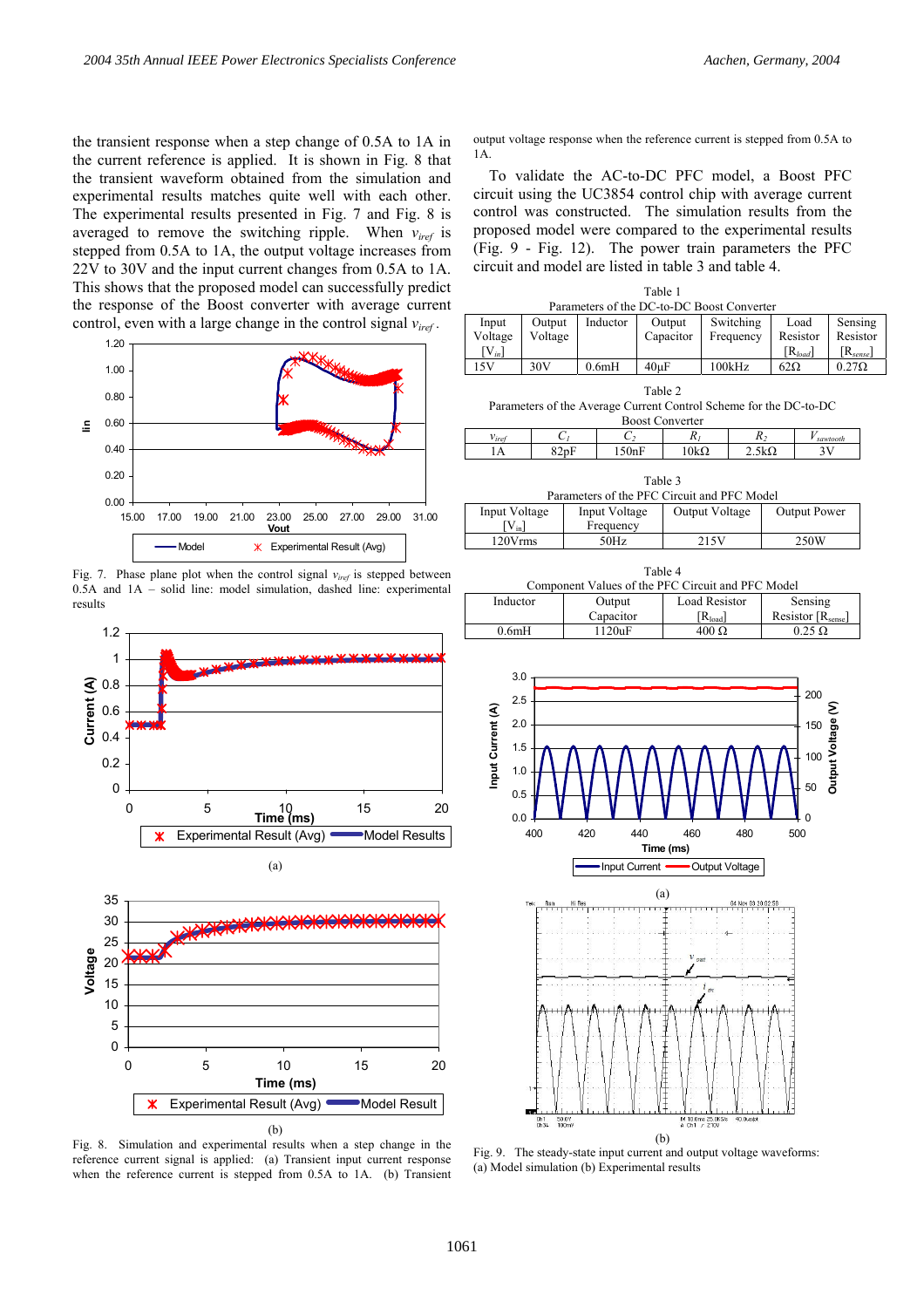Fig. 9 shows the steady-state waveforms of the inductor current and the output voltage obtained from the model and the prototype. It shows that the model correctly predicts the steady-state output voltage and the inductor current. Fig. 9 illustrates that the proposed model correctly predicts the steady-state output voltage of 215V for the prototype circuit. The experimental inductor current waveform was measured by examining the voltage across the  $0.25\Omega$ sensing resister in the prototype PFC circuit. The model also correctly predicts the peak current of around 1.6A which can observed from the experimental results in Fig. 9(b).



Fig. 10. Results for  $I_{in}$  and  $V_{out}$  when  $R_{Load}$  is stepped from 400Ω to 300Ω: (a) Model simulation (b) Experimental results

Fig. 10 illustrates the large-signal transient response when the load resistor is stepped from 400Ω to 300Ω. It can be observed that the output voltage dips due to the sudden increase in the amount of current drawn from the output capacitor. However, the voltage loop is able to compensate and maintain the output voltage to the 215V specified by *Vref* after a brief transient period. The experimental results show that the proposed model can predict the dynamic response of the output voltage and input current of the single-phase PFC circuit when there is a step in the load.



Fig. 11. Results for  $I_{in}$  and  $V_{out}$  when  $V_{in}$  is stepped from 95V to 110V RMS:(a) Model simulation (b) Experimental results

Fig. 11 shows the transient response when the input voltage is stepped from 95Vrms to 110Vrms. From Fig. 11, it can be observed that the proposed model correctly predicts the transient output voltage and inductor current response. Both the proposed model and the experimental results show that the magnitude of the inductor current reduces due to the increase in input voltage and the fact that the output power is constant.

Fig. 12 illustrates the large-signal transient response when the output voltage is stepped from 215V to 225V. It can be observed that the input current suddenly increases. This sudden increase in the amount of input current drawn is due to the output voltage loop compensating the signal *viref* so that the output voltage reaches the new specified voltage of 225V. The voltage loop is able to compensate change the output voltage to the new specified output voltage of 225V after a brief transient period. The experimental results show that the proposed model can predict the dynamic response of the output voltage and input current when its output voltage is stepped for the AC-to-DC PFC circuit.